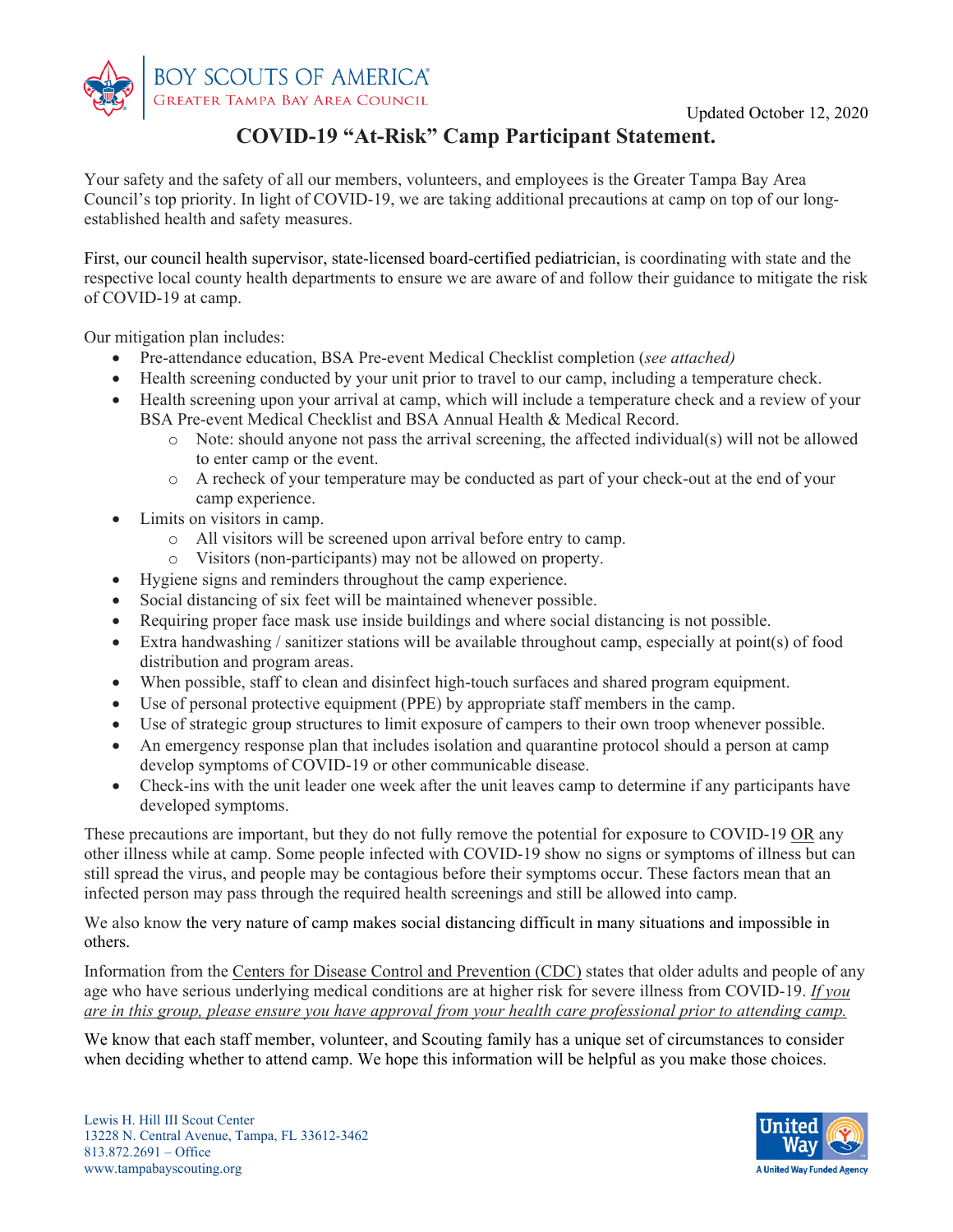

Entry Temp:  $Temp \leq 100.4$  °F Pass

# **BSA Pre-Event Medical Screening Checklist**

Everyone entering a council camp or event – including participants, visitors, vendors, staff, etc. must be screened using this check list and turn in this signed form to the Program Director or Ranger. This form must be completed no sooner than 24 hours before entering a camp property.

## **Participant Name:**

- $\Box$  Yes  $\Box$  No Has the participant been in contact with anyone who has COVID-19? *This question does not include contact by a medical professional in PPE as part of their employment.*
- $\Box$  Yes  $\Box$  No Are any members of the participant's household displaying symptoms of COVID-19?
- $\Box$  Yes  $\Box$  No Does the participant or anyone they have been in close contact with have a pending COVID-19 test due to expected exposure or symptoms and are awaiting the results?
- $\Box$  Yes  $\Box$  No Has the participant or anyone they have been in close contact with traveled on a cruise ship, internationally, or to an area with a known communicable disease outbreak in the last 14 days?

# **If the Answer is "yes" to any of these questions, the participant must stay home.**

 $\Box$  Yes  $\Box$  No - Is the participant in a higher-risk category as defined by the CDC guidelines? *If the answer is "yes" to this question, we recommend that you stay home. Should you choose to participate, you must have approval from your healthcare professional and then proceed to the questions below.*

> ❑ Vomiting ❑ Diarrhea

Has the participant had any of the following symptoms in the last 24 hours?

- ❑ Shortness of breath
- ❑ New or worsening dry cough
- ❑ Fever of 100.4 F or greater
- ❑ Flu-like symptoms

# **If the Answer is "yes" to any of these symptoms, the participant must stay home.**

Has the participant had any of the following symptoms in the last 24 hours?

❑ Cough

❑ Sore throat ❑ Open sore

❑ Loss of taste or smell

❑ Unexplained extreme fatigue or muscle aches ❑ Rash

## **If the answer is "yes" to any two of these symptoms, the participant must stay home.**

If the participant has one of these symptoms, discuss any limitations and restrictions with the event director and **consider having him or her stay home.** If the participant has any pre-existing conditions, disclose them to the event health officer or event director.

*Participants who become ill should not return to the activity until they are cleared by a health care professional. Any participant exhibiting symptoms at an event may be asked to leave by the medical officer or event director.* 

The participant named does NOT exhibit any of the conditions above and is able to participate. Any pre-existing conditions have been disclosed to the event health officer or event director.

| $\sim$ $\cdot$<br>Signature: | Jate |  |
|------------------------------|------|--|
|                              |      |  |

(Parent if Participant is a Minor)

**Event Name:** 

Lewis H. Hill III Scout Center 13228 N. Central Avenue, Tampa, FL 33612-3462 813.872.2691 – Office www.tampabayscouting.org

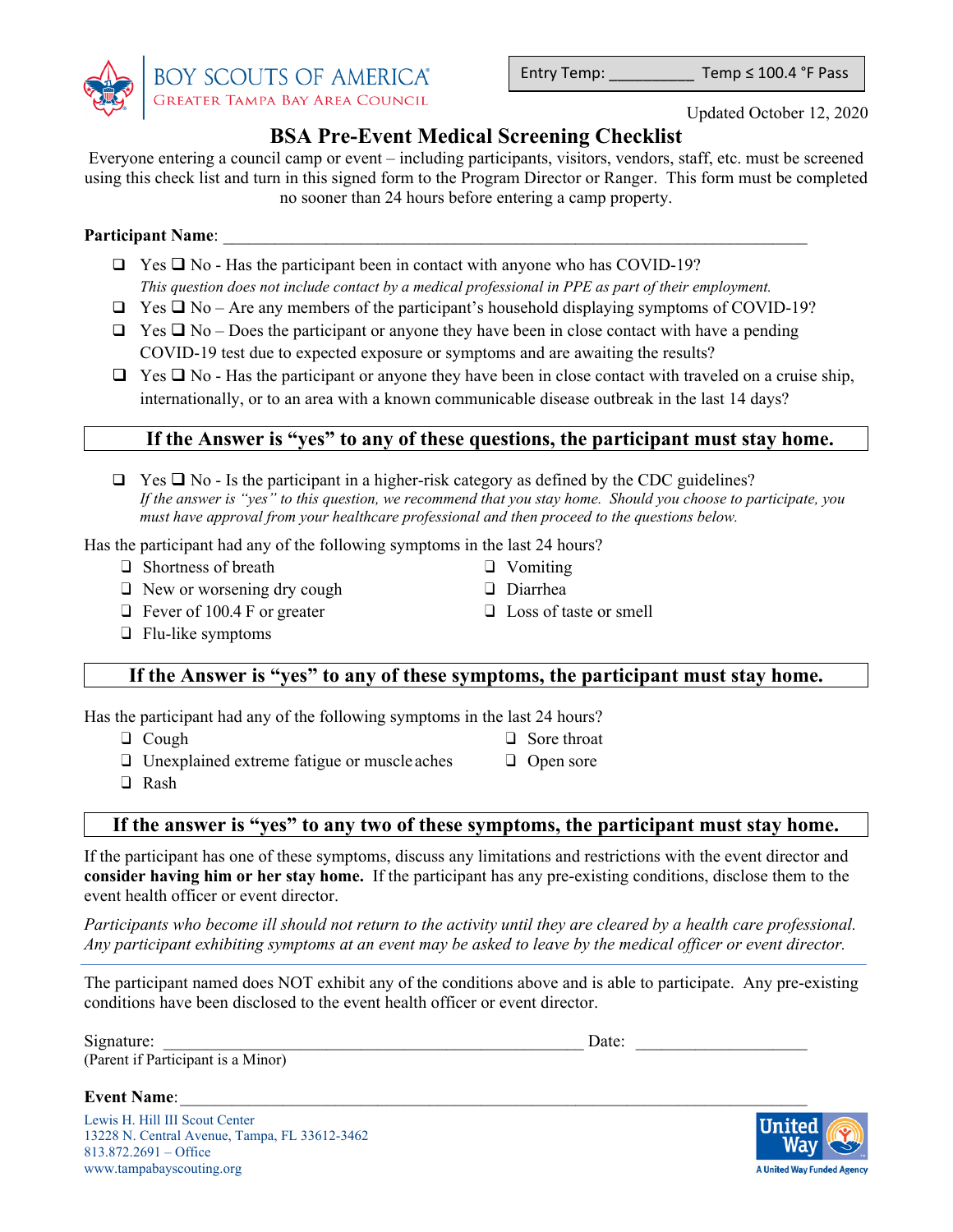

# **RELEASE, WAIVER, HOLD HARMLESS RELATING TO COVID-19**

*This document affects your legal rights. Read this document carefully and thoroughly BEFORE executing.* 

**ACTIVITY AND ASSOCIATED RISKS:**  $($ "Participant") (either myself or a person for whom I am parent/guardian) has chosen to participate in the following activity (hereinafter referred to as the "Activity"), which will be held at the following location (hereinafter referred to as the "Location"), which has been organized by the Boy Scouts of America (hereinafter referred to as "**BSA**") and/or the Greater Tampa Bay Area Council ("**GTBAC**"):

I understand that the outbreak of COVID-19 has been declared by the World Health Organization to be a global pandemic. COVID-19 is highly contagious, and governmental authorities and health organizations have recommended measures such as social distancing, the wearing of masks, and limits on group sizes. These measures **may or may not be adhered to during the duration of the Activity**. **BSA and GTBAC cannot guarantee that participants will not become infected with or exposed to COVID-19.** Further, attending the Activity could increase the participants' risk of contracting COVID-19.

**ASSUMPTION OF RISKS:** I, on behalf of myself and the Participant (if different), (a) assume and take sole responsibility for (i) the risk that I and the Participant may be exposed to or infected by COVID-19 by participating in the Activity; (ii) the risk that such exposure or infection may result in illness, injury, property damage, permanent disability, and/or death; and (b) the risk of potentially transmitting, infecting, or exposing others to the COVID-19 virus.

**RELEASE OF LIABILITY:** I, on behalf of myself and the Participant (if different), hereby fully and completely **RELEASE**, waive, and hold harmless, **BSA, GTBAC**, all coordinators, staff, medical advisors, employees, volunteers, independent contractors, or other persons or organizations associated with the Activity or associated with **GTBAC** or **BSA**, to include but not limited to fellow participants, or other persons/organizations associated with the Activity or travel to and from the Activity (hereinafter referred to as the "**Related Parties**") from and against the risks described above (including but not limited to illness, injury, property damage, permanent disability, and/or death), and any and all claims, causes of action, demands, liabilities, actions, damages, costs, or expenses of any kind arising out of or relating thereto ("Claims"), including but not limited to the expenses of defending against the Claims, court costs, and attorneys' fees.

I agree that this release, waiver, and hold harmless includes any Claims based on the actions, omissions, negligence, gross negligence or fault of any kind or nature of **BSA, GTBAC**, or any of the **Related Parties**.

**I have fully informed myself of the contents of this Agreement by reading it before signing.** No oral representations, statements, implied terms, or other inducements to sign this Agreement have been made apart from what is contained in this document. I understand this is a contract that affects my legal rights and I sign it of my own free will.

I, on behalf of myself and the Participant (if different), and **BSA**, **GTBAC**, and the **Related Parties** (by their acceptance hereof) hereby knowingly, irrevocably, voluntarily, and intentionally waive any right to a trial by jury in respect of any litigation based on this Agreement, the Activity, any other document executed in connection with the Activity, or any other matter described herein, or arising out of, under, or in connection therewith, or any course of conduct, course of dealing, statements (whether oral or written), or actions of any party in connection therewith.

 $\mathcal{L}_\mathcal{L} = \{ \mathcal{L}_\mathcal{L} = \{ \mathcal{L}_\mathcal{L} = \{ \mathcal{L}_\mathcal{L} = \{ \mathcal{L}_\mathcal{L} = \{ \mathcal{L}_\mathcal{L} = \{ \mathcal{L}_\mathcal{L} = \{ \mathcal{L}_\mathcal{L} = \{ \mathcal{L}_\mathcal{L} = \{ \mathcal{L}_\mathcal{L} = \{ \mathcal{L}_\mathcal{L} = \{ \mathcal{L}_\mathcal{L} = \{ \mathcal{L}_\mathcal{L} = \{ \mathcal{L}_\mathcal{L} = \{ \mathcal{L}_\mathcal{$ 

Participant/Parent/Guardian's Printed Name Participant/Parent/Guardian's Signature Date

Lewis H. Hill III Scout Center 13228 N. Central Avenue, Tampa, FL 33612-3462 813.872.2691 – Office www.tampabayscouting.org